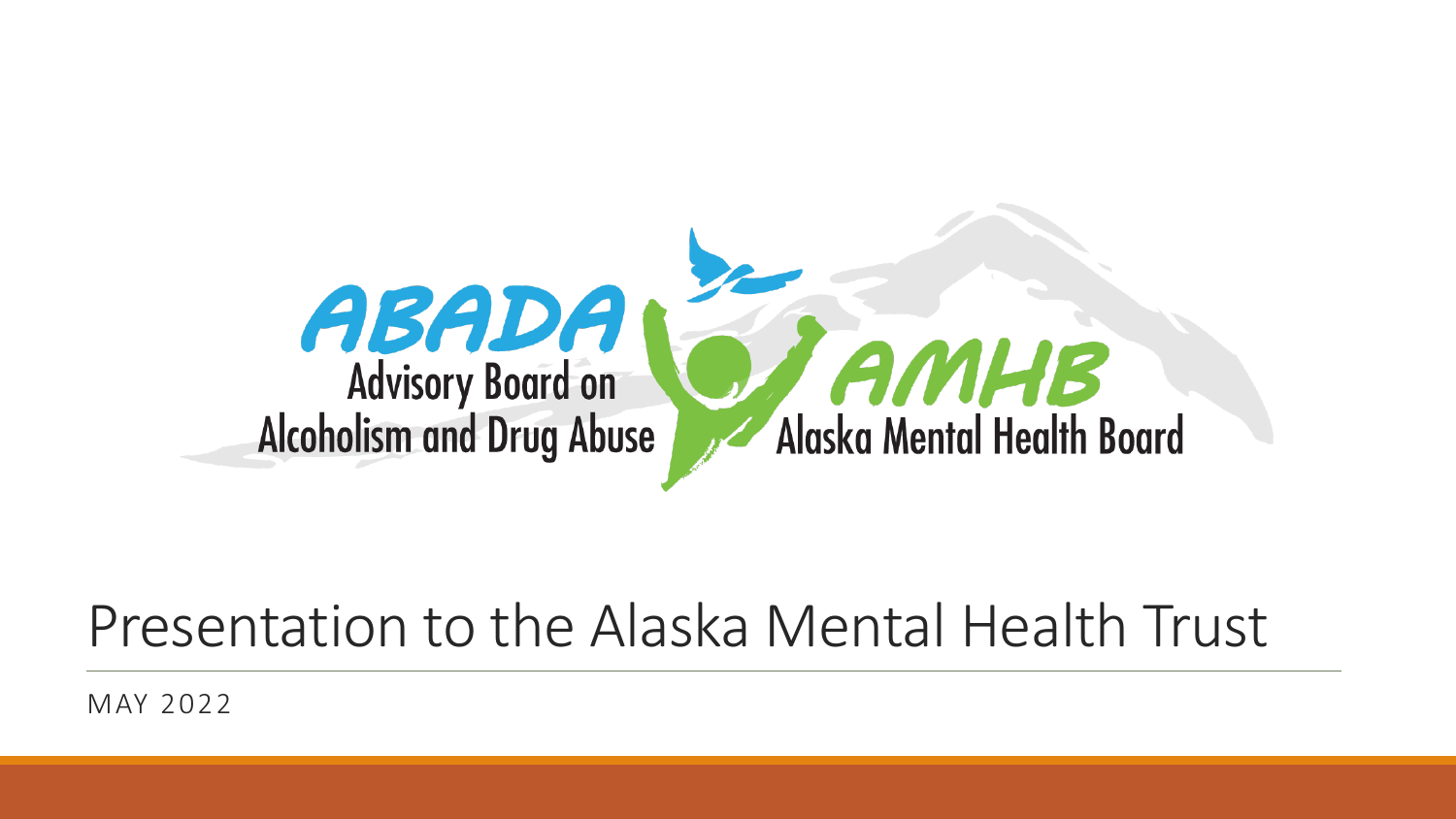

### AMHB/ABADA Updates

- **History and Duties** of AMHB/ABADA
- **2022 Legislative** Priorities
- **Mental Health** Supports in Alaskan Schools-Update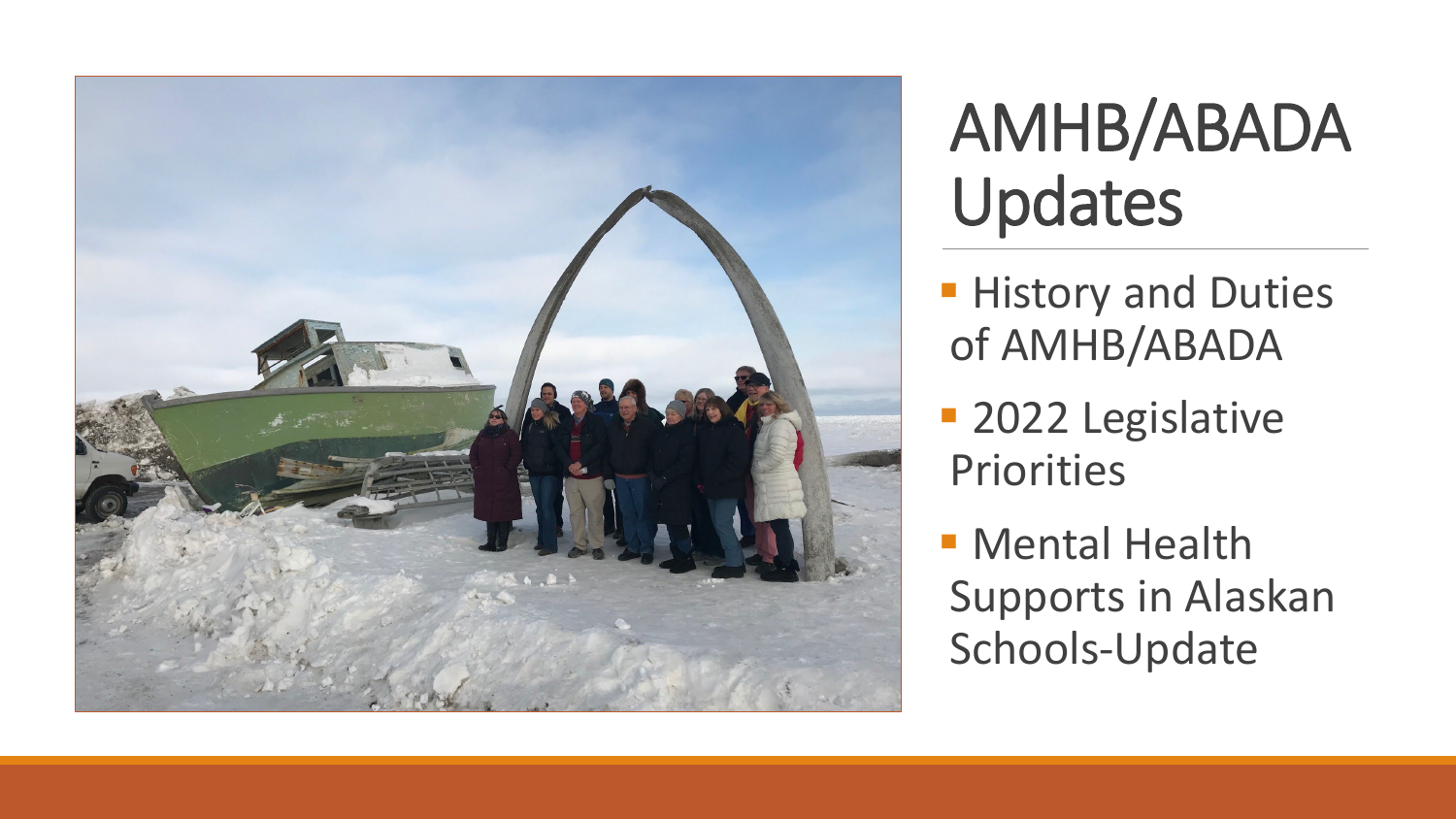The Alaska State Legislature (AS 47.30.661) and Federal Public Law #99-660 established AMHB in 1987. The Alaska State Legislature (AS 44.29.100) and Executive Order #71 established ABADA in 1988.

In 2005 the structure of AMHB and ABADA was changed to co-locate the Boards under one executive director and staff. The Boards maintain separate officers and elections, but operate under a joint executive committee, meet jointly in public meetings statewide, and carry out projects and advocacy efforts together.

In 2010, the Statewide Suicide Prevention Council (SSPC) was co-located under AMHB/ABADA's executive director but maintains separate staff. While the SSPC does not meet concurrently with the Boards, members of both boards are represented on the council and offer presentations and updates to each respective board regularly.

### History of AMHB/ABADA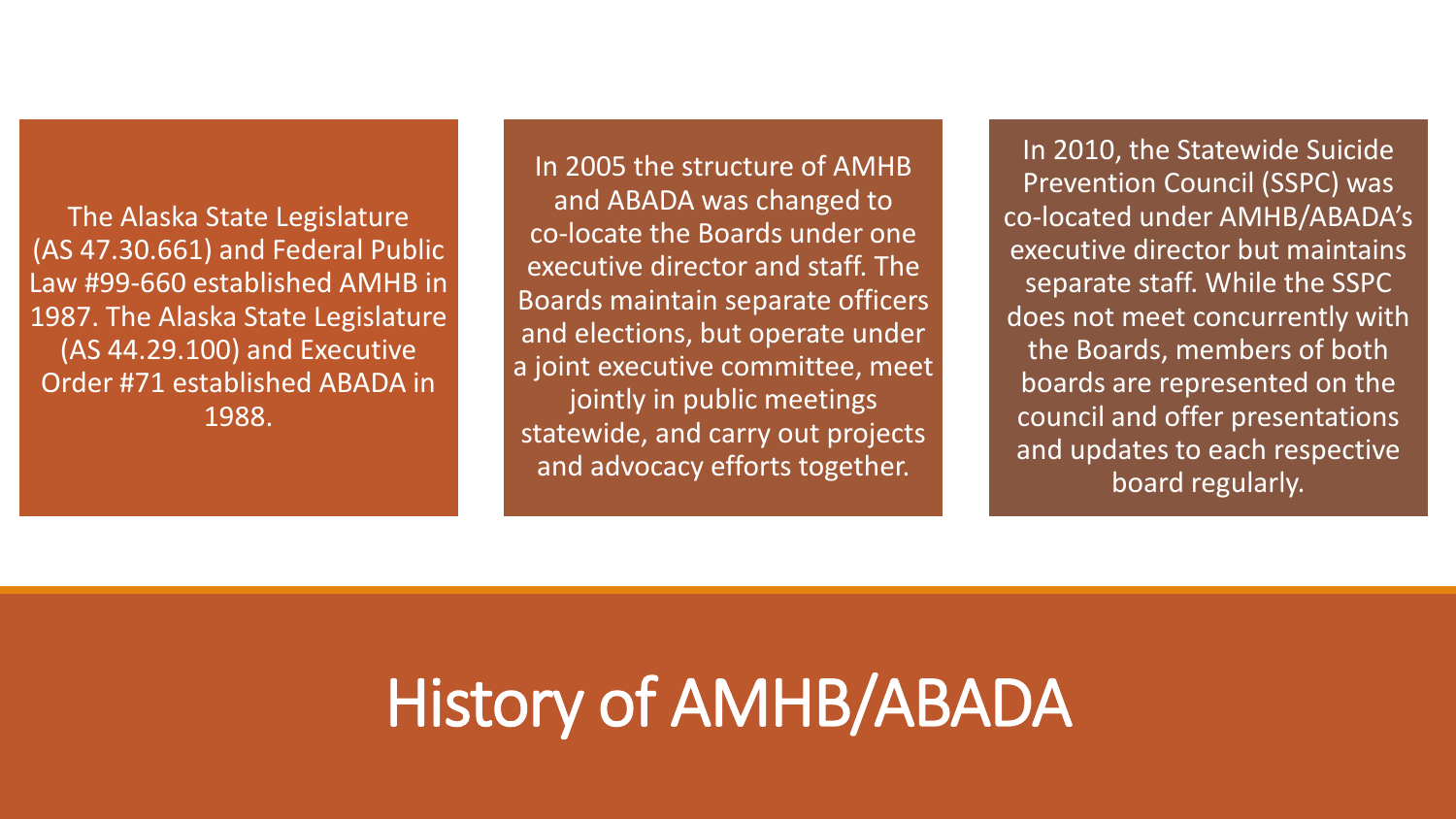### Current AMHB Board Members

- Sharon J. Clark, Chair Nenana Public
- Charlene Tautfest, Soldotna Consumer/Family
- Brenda Moore, Anchorage Consumer/Family
- Monique Andrews, Eagle River- Provider
- William Cook, Eagle River Attorney
- Robert Dorton, Fairbanks Public
- Diane Fielden, Soldotna Beneficiary/Family
- Tonie Protzman, Anchorage Provider
- Karen Malcolm-Smith, Anchorage Consumer/Family
- James Savage, Wasilla Consumer/Family
- Tanya Hicks, Wasilla- Consumer/Family
- Kurt Hoenack, Palmer- Consumer/ Family

Ex-Officio Members

- Tracy Dompeling, Juneau Division of Juvenile Justice
- Sharon Fishel, Juneau Department of Education
- Duane Mayes, Anchorage Division of Vocational Rehabilitation
- Gennifer Moreau-Johnson, Anchorage Division of Behavioral Health
- Adam Rutherford, Anchorage Department of **Corrections**
- Catherine Stone, Anchorage Alaska Housing Finance Corporation
- Albert Wall, Juneau Department of Health & Social **Services**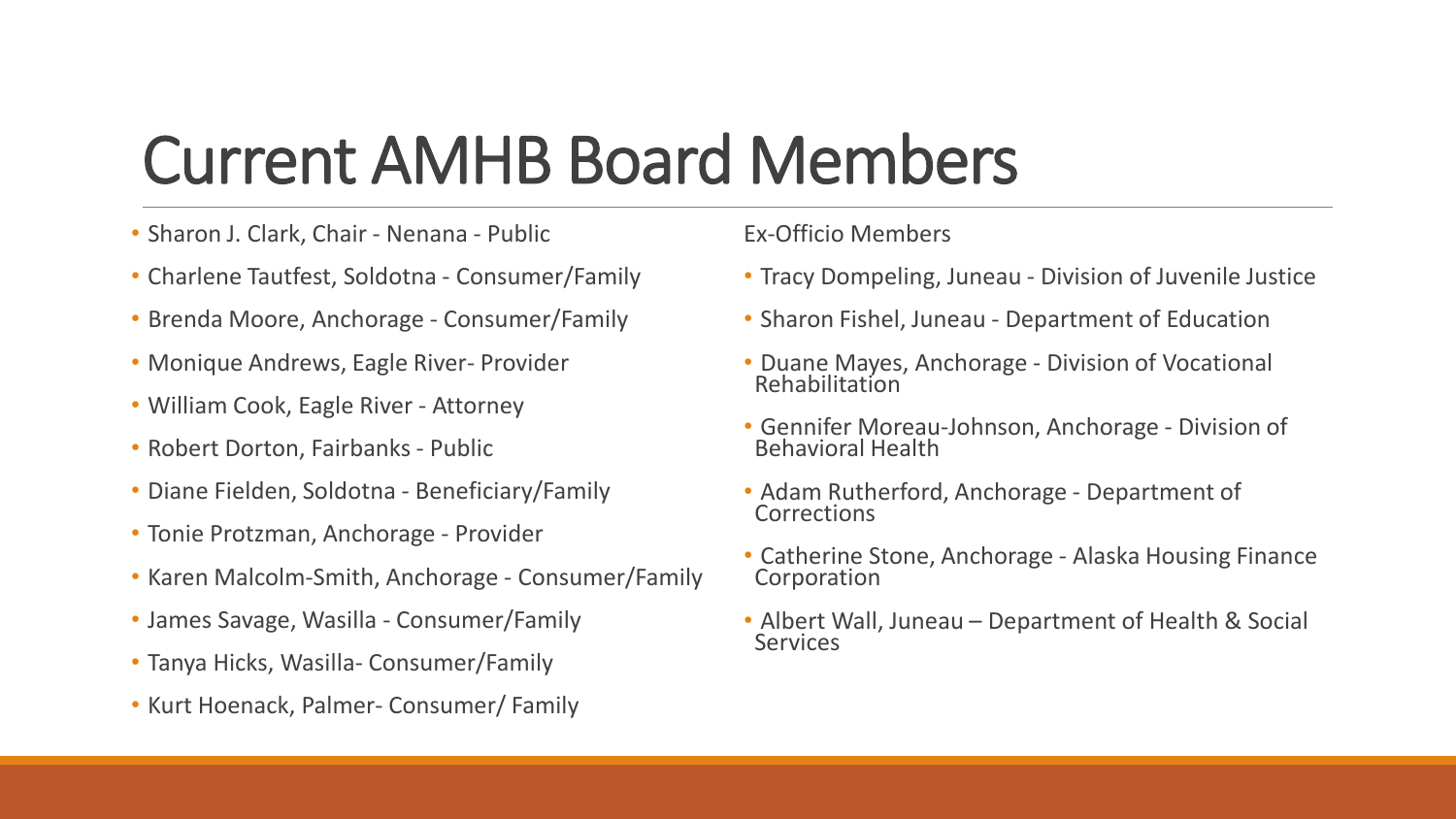### Current ABADA Board Members

- Renee Schofield, Chair- Ketchikan- Public
- Lee Breinig, Anchorage Beneficiary/Family
- Anthony Cravalho, Kotzebue Public
- Diane Fielden, Soldotna Beneficiary/Family
- Monique Andrews, Eagle River Provider
- Robert Dorton, Fairbanks Public
- Chase Griffith, Kenai Beneficiary/Family
- Philip Licht, Palmer- Provider
- Christine Robbins, Fairbanks Public
- Katholyn Runnels, Anchorage- Attorney
- Kara Nelson, Palmer-Beneficiary/ Family
- Kathleen Totemoff, Ninilchik- Provider
- Enlow Walker, North Pole Physician

Ex-Officio Members

• Gennifer Moreau-Johnson, Anchorage - Division of Behavioral Health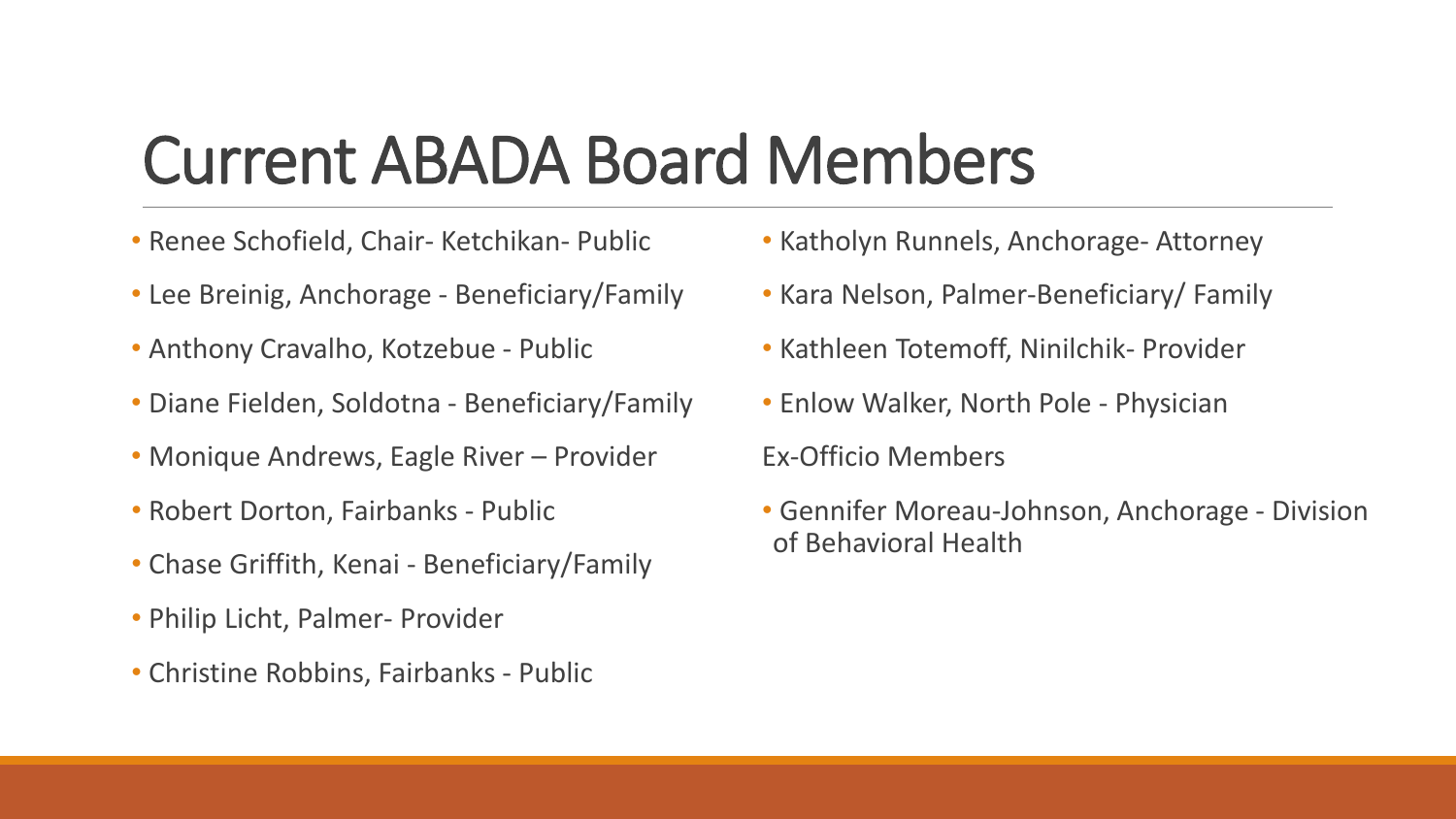## Duties of AMHB/ABADA

- **Advocate for and with Alaskans with mental health and substance use disorders.**
- Assist in the evaluation of Alaska's publicly funded behavioral health system.
- Educate the public and policymakers about mental health and substance misuse.
- **Provide a public forum for the discussion of issues related to mental health and substance use** disorders.
- Advise, plan, and help coordinate with state and local governments, Alaska Mental Health Trust Authority and partner advisory boards, community organizations, and the public on issues related to mental health and substance use disorders.
- **Provide recommendations to the Alaska Mental Health Trust Authority concerning the** Comprehensive Integrated Mental Health Plan and the use of money in the mental health trust settlement income account.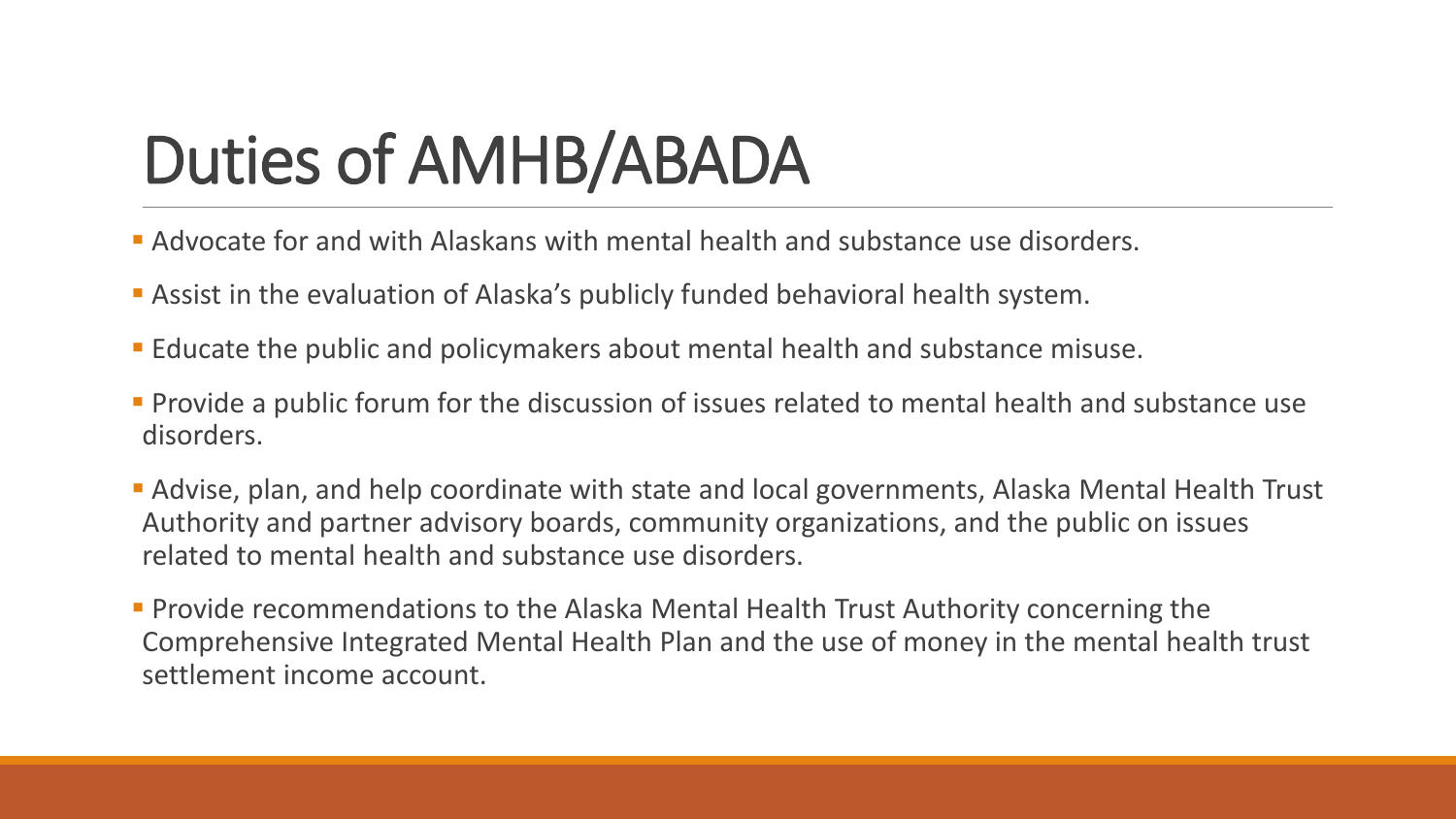# Budget Priorities- Conference Committee

**Behavioral Health Treatment & Recovery (BHTR) Grants** (DOH). Adds +\$859,500 GF/MH for grants to community mental health and substance use treatment providers for outpatient and residential treatment and other behavioral health services.

**Behavioral Health Prevention & Early Intervention (BHPEI) Grants** (DOH). Adds +\$246,700 GF/MH for grants to community providers for prevention and early intervention services, FASD awareness and training, suicide prevention, and substance misuse prevention.

**Public Assistance Field Services** (DOH). Adds +\$1,331.9 Fed; GF/Match for new 20 positions in the Office of Public Assistance to address the backlog of applications needing processing.

**Providence Medical Center Crisis Stabilization** (DCCED). Adds +\$8 million UGF for crisis stabilization services at Providence Alaska Medical Center.

**Division of Public Assistance E-Forms and Online Noticing** (DOH). Adds +\$8 million UGF/Fed to create online applications and electronic notices to replace using paper notices for public assistance applicants.

\*This is not a comprehensive list of AMHB/ABADA's FY23 budget priorities.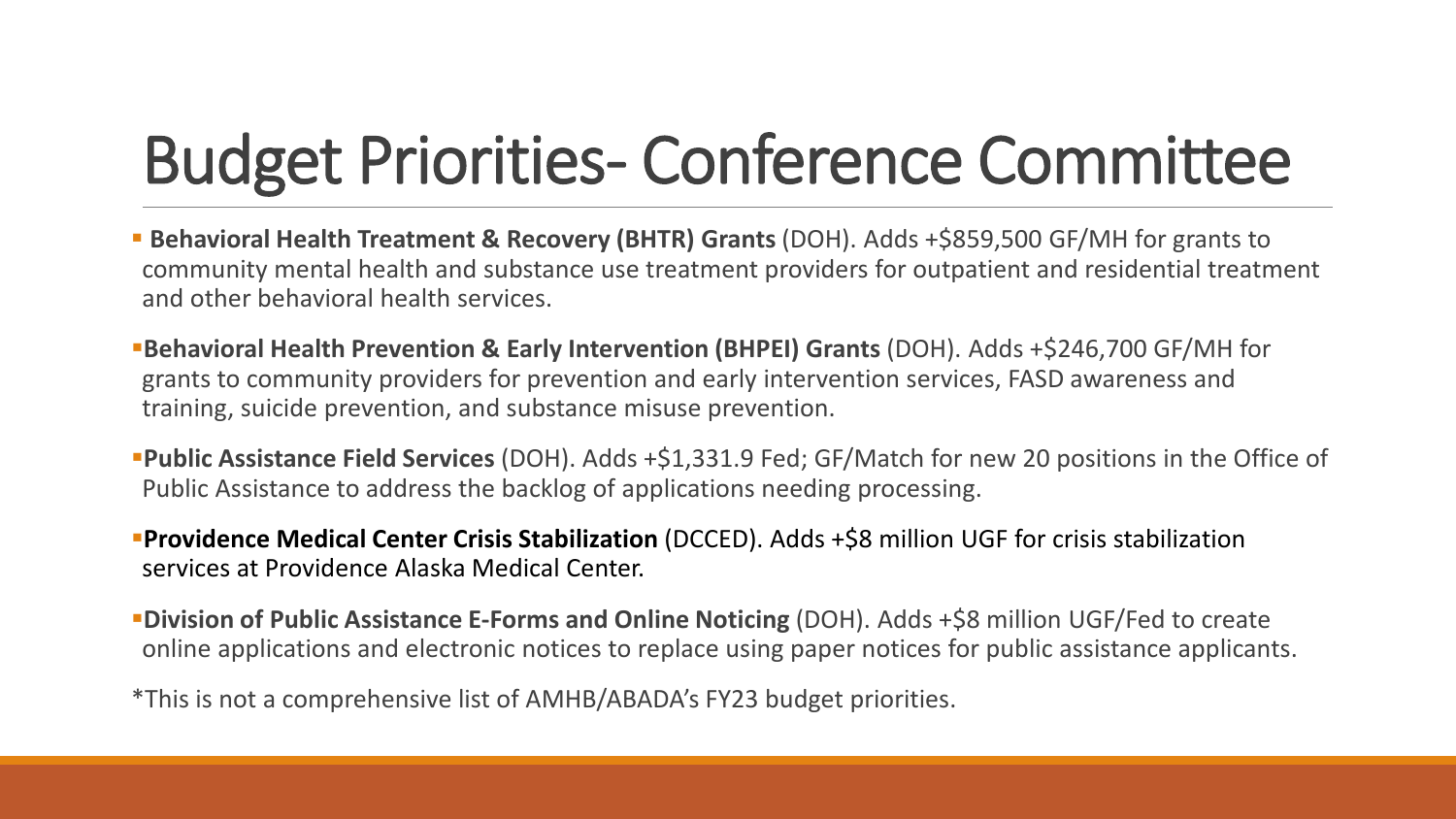# Legislative Priorities- Bills that Passed

- **SB 9 Alcohol Beverage Control (ABC) Board, Alcohol Regulations (Sen. Micciche). Related to** regulation of manufacturers, wholesalers, retailers of alcohol beverages; alcohol licensure, permits; transporting or delivering alcoholic beverages; changes to the ABC Board.
- **HB 172/SB 124 Crisis Stabilization, Mental Health Facilities (Governor Dunleavy). Improves** access to crisis stabilization services for Alaskans experiencing a mental health or substance use emergency.
- **HB 265/SB 175 – Health Care Services By Telehealth** (Rep. Spohnholz/Sen. Wilson). This bill expands access to behavioral health telehealth services, including Medicaid recipients.
- **HB 168 Electronic Application for State Benefits** (Rep. Snyder). Requires DHSS to establish an electronic application process for all public assistance programs under the department and allows for applicants to use either paper or electronic applications.

\*This is not a comprehensive list of AMHB/ABADA's FY23 bill priorities.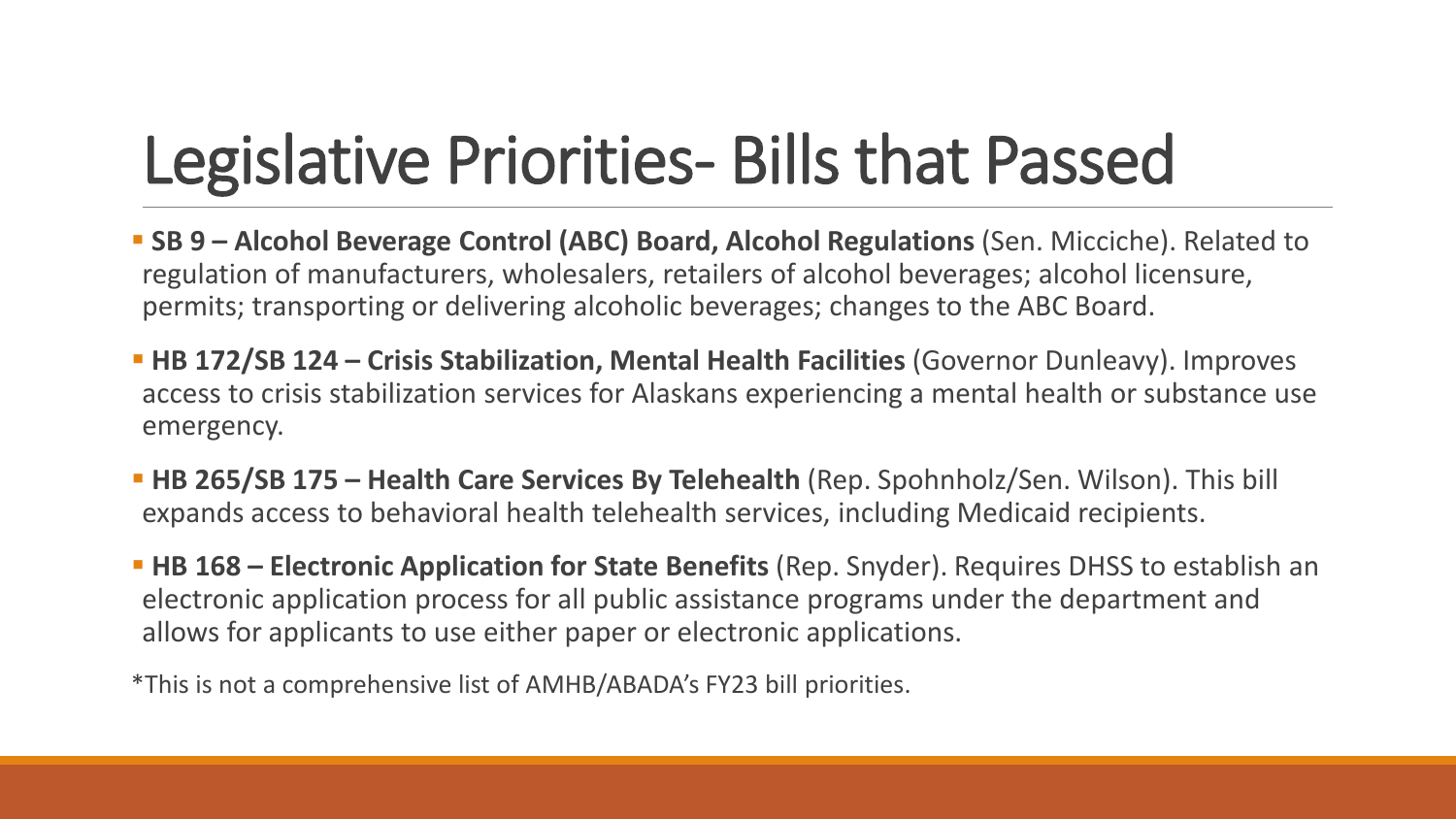# Mental Health Supports in Alaska Schools

This project was funded by the Alaska Mental Health Trust through a contractual agreement with the Stellar Group and in collaboration with the State of Alaska Departments of Education & Early Development and Health & Social Services.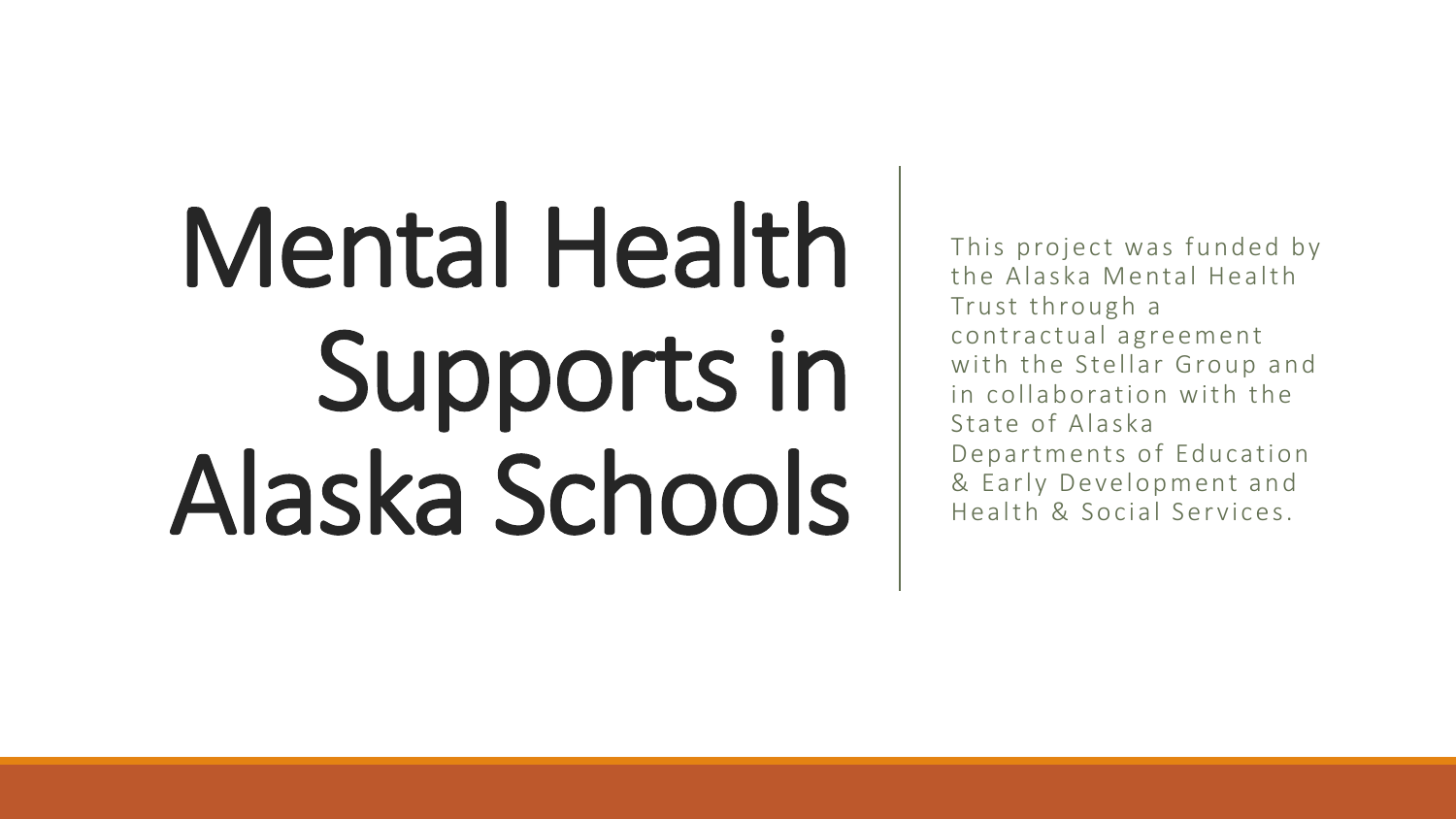# Protecting Youth Mental Health-US Surgeon General's Advisory 2021

- **Before the COVID-19 pandemic, mental health challenges were the leading cause of** disability and poor life outcomes in young people in the U.S., with up to 1 in 5 children ages 3 to 17 having a mental, emotional, developmental, or behavioral disorder.
- Additionally, from 2009 to 2019, the share of high school students who reported persistent feelings of sadness or hopelessness increased by 40%, to more than 1 in 3 students.
- Suicidal behaviors among high school students also increased during the decade preceding COVID, with 19% seriously considering attempting suicide (a 36% increase from 2009 to 2019) and about 16% having made a suicide plan in the prior year (a 44% increase from 2009 to 2019).
- Between 2007 and 2018, suicide rates among youth ages 10-24 in the U.S. increased by 57%, and early estimates show more than 6,600 suicide deaths among this age group in 2020.

Source: https://www.hhs.gov/sites/default/files/surgeon-general-youth-mental-health-advisory.pdf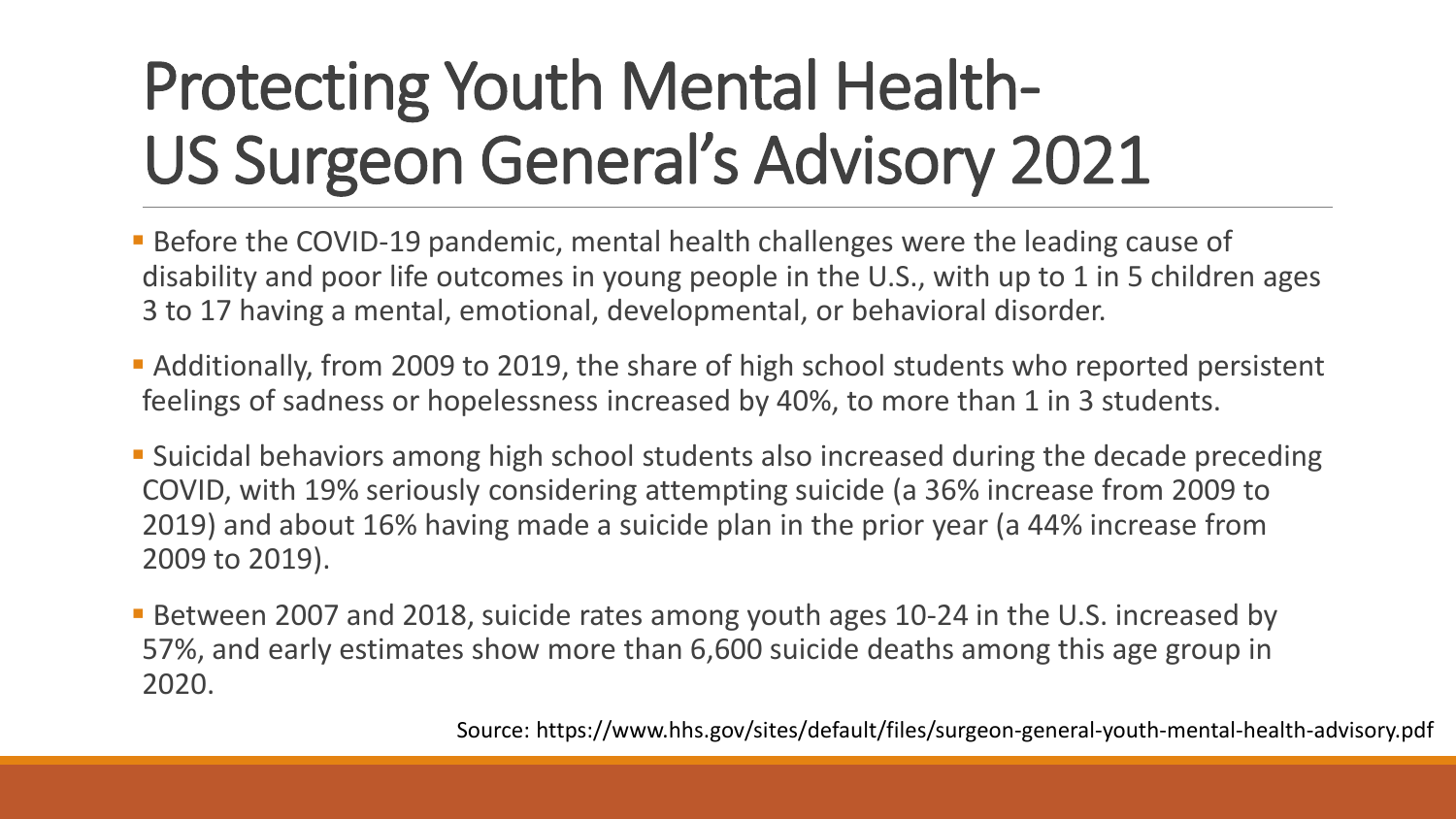

There is a national emergency in children's mental health. Children and youth are experiencing soaring rates of anxiety, depression, trauma, loneliness, and suicidality. Mental health challenges can affect success at school and in life, yet few students get the help they need to thrive.

The Hopeful Futures Campaign, a coalition of national organizations, is committed to ensuring that every student has access to effective and supportive school mental health care. The campaign's school mental health report cards highlight accomplishments and provide important action steps to help address the children's mental health crisis in every state.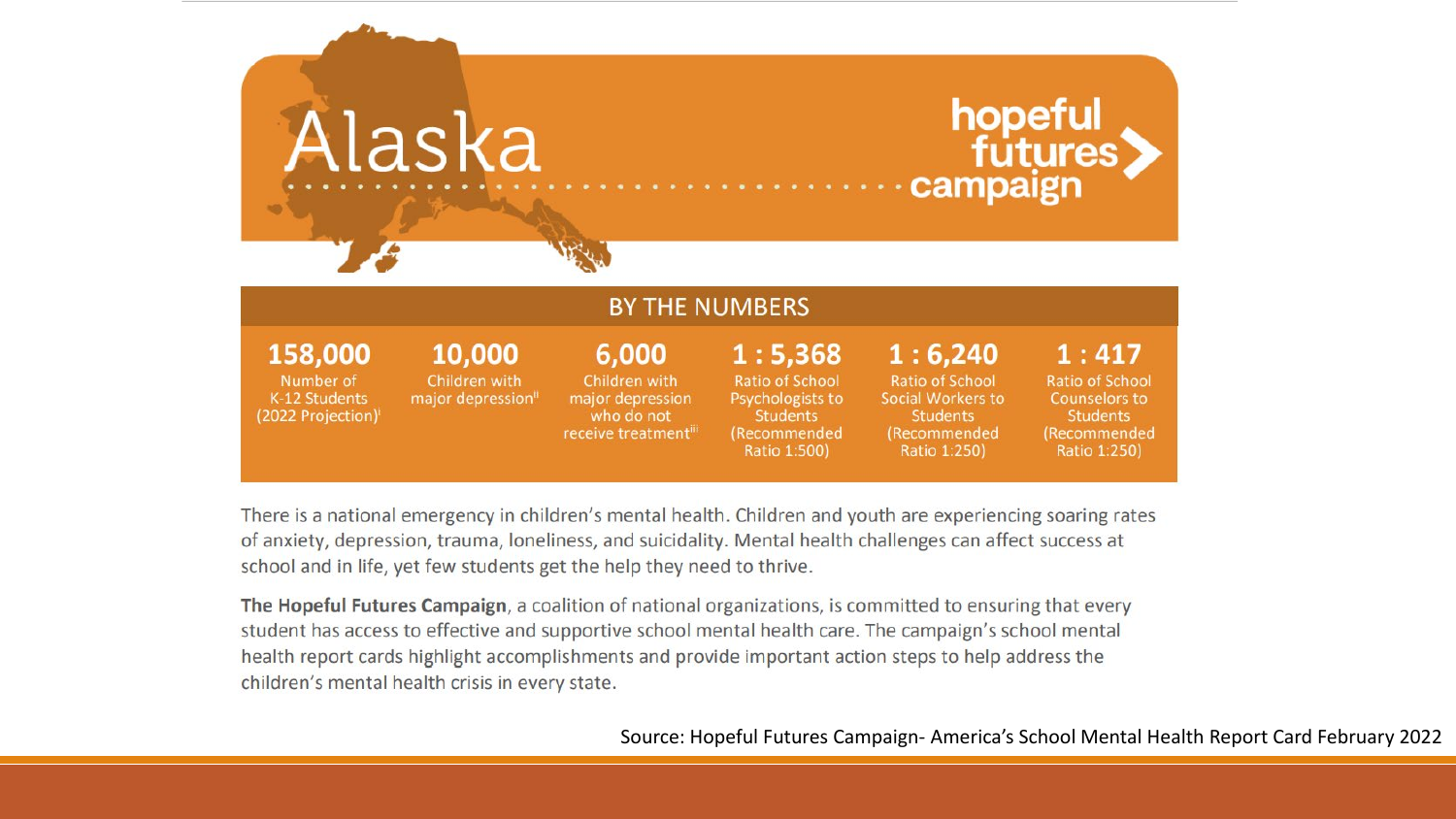### MH Supports in Alaska Schools Timeline

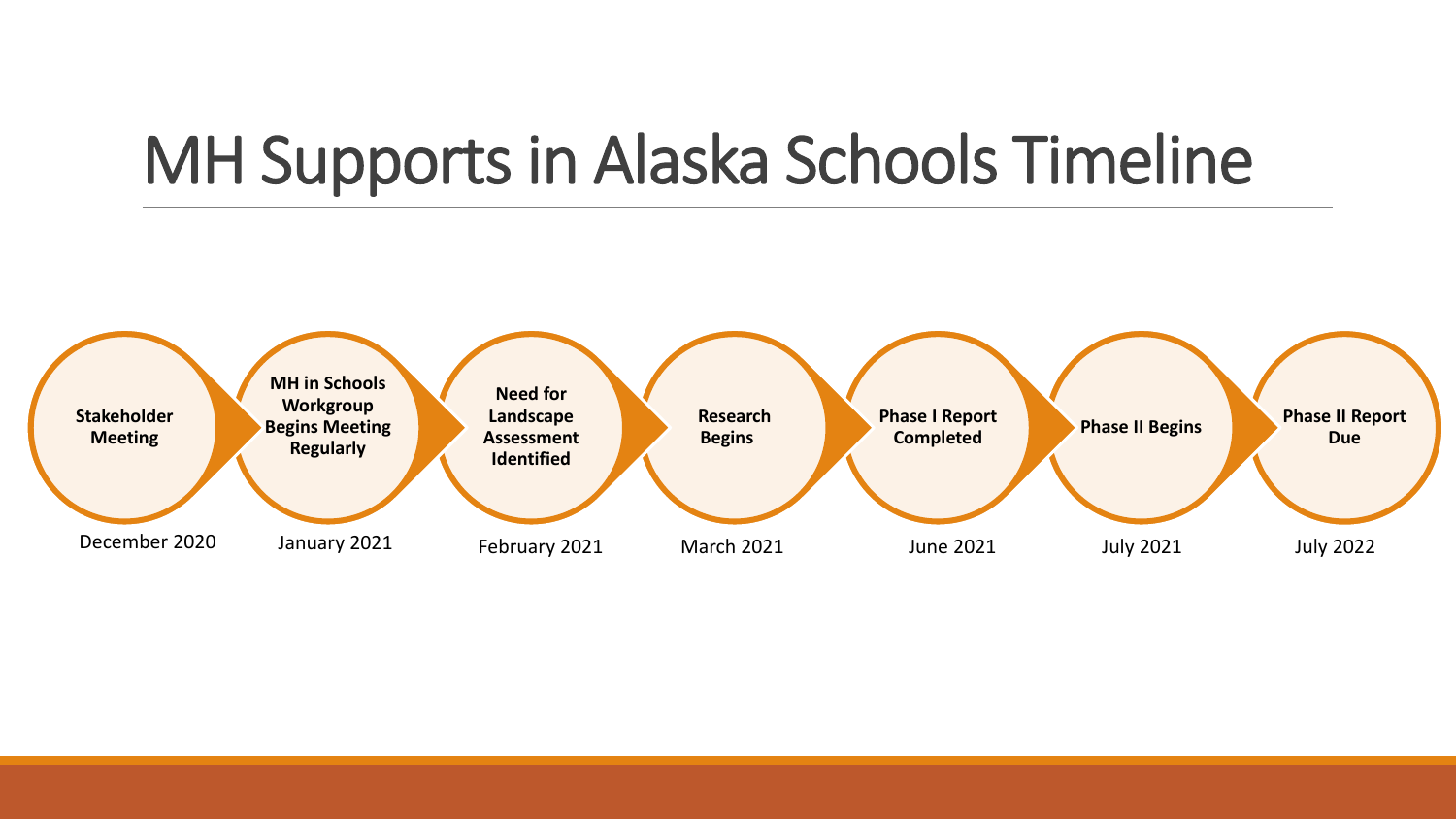### Research Overview

#### **31**

#### **District Interviews**

Every Alaska public school district was invited to participate in an interview.

Thirty-one districts completed interviews, representing 91% of students in Alaska.

#### **5**

#### **Areas of Inquiry**

The interviews focused on five areas of inquiry:

- Mental health concerns
- Foundational elements
- Mental health supports
- Impacts and barriers
	- Ideal systems

#### **1**

#### **Summary Report**

Findings were synthesized into a summary report of key themes and findings.

Additionally, profiles were created for each of the 31 districts interviewed.

Phase II of the research is already underway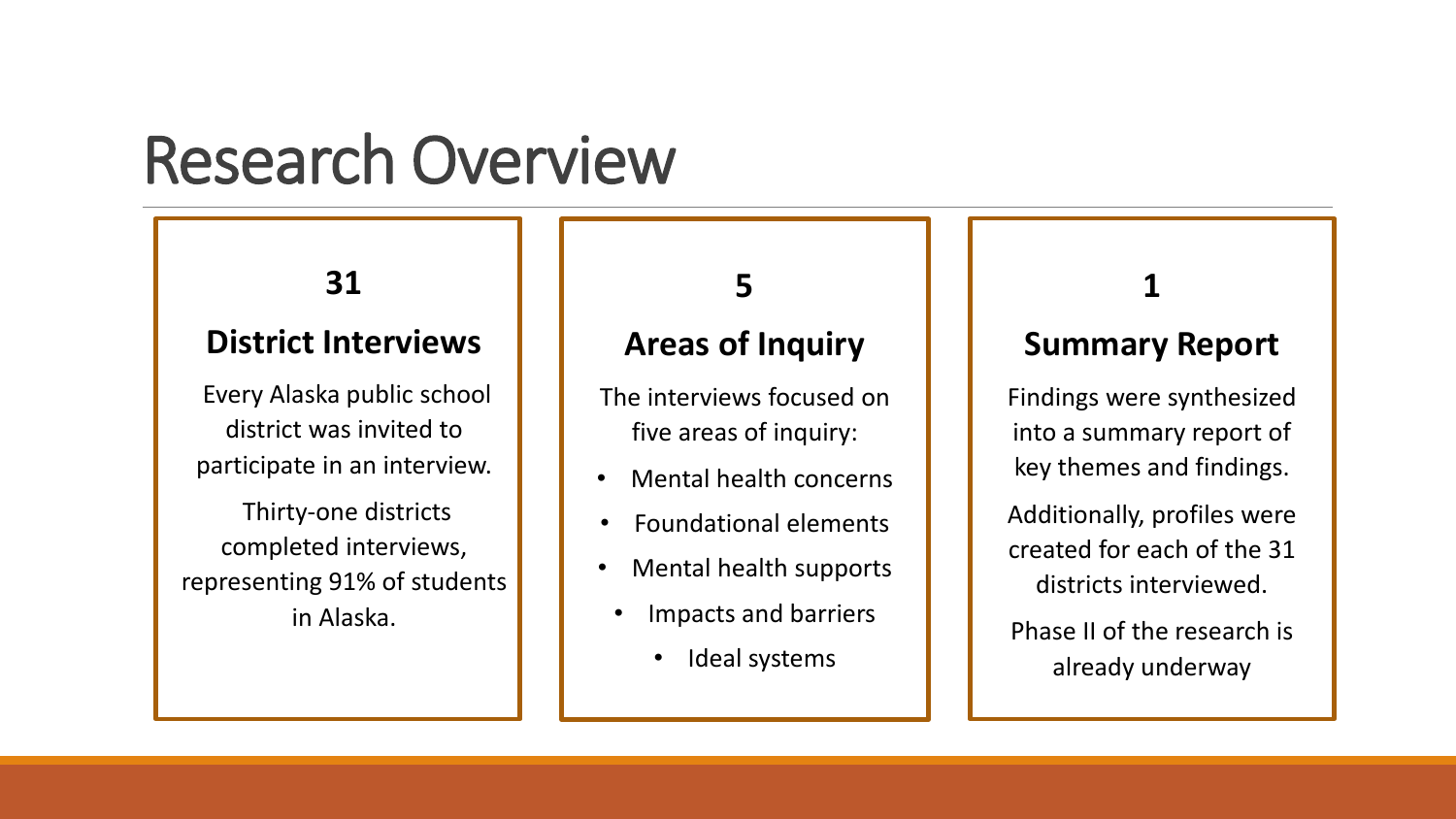### Multi Tiered Systems & Supports (MTSS)

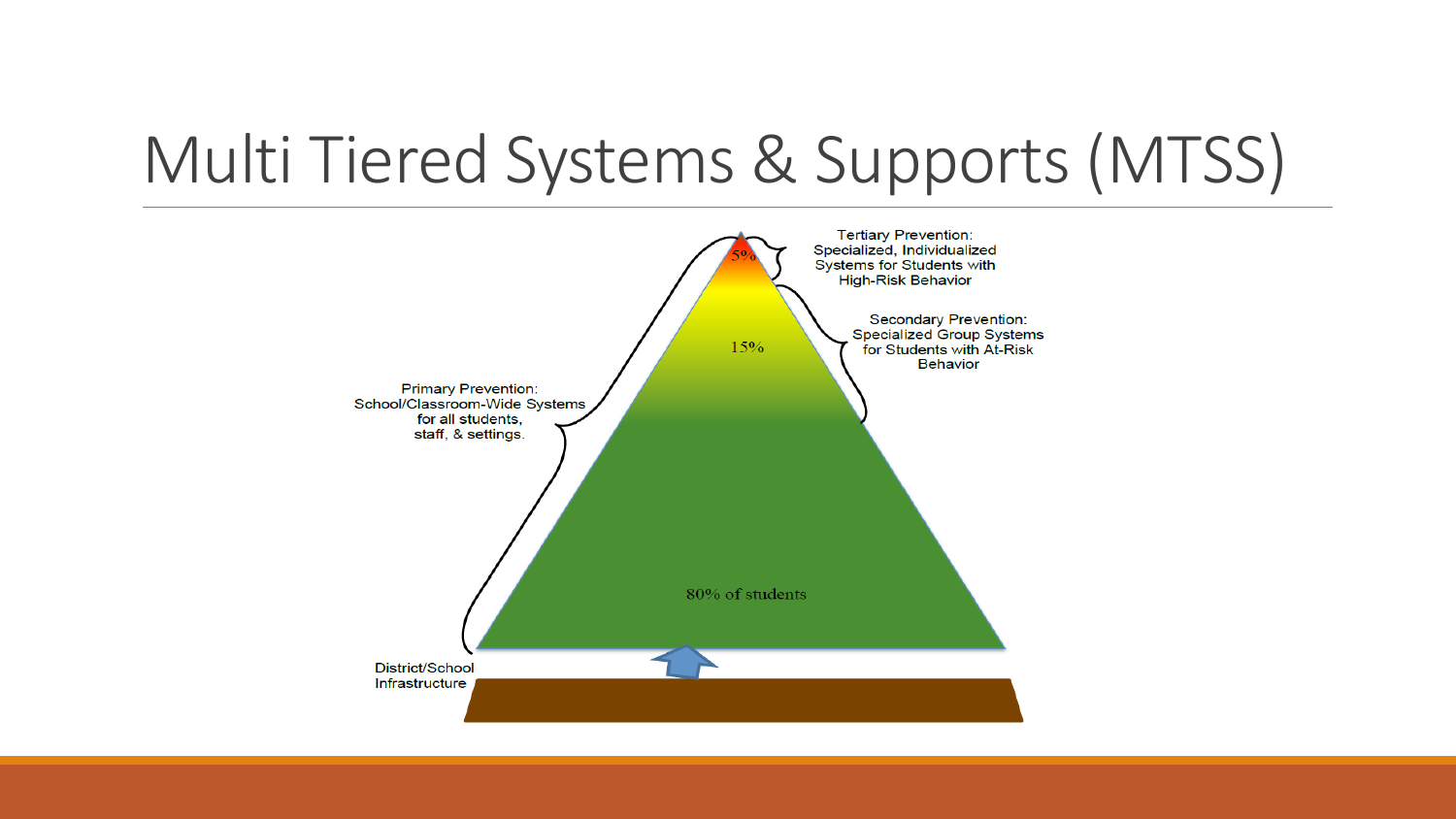### List of School Districts Interviewed

Aleutian Region School District Anchorage School District Annette Island School District Bristol Bay Borough School District Chatham School District Chugach School District Craig City School District Denali Borough School District Dillingham City School District Fairbanks North Star Borough School **District** Galena City School District

Haines Borough School District Hoonah City School District Iditarod Area School District Juneau Borough School District Kenai Peninsula Borough School **District** Ketchikan Gateway Borough School District Kodiak Island Borough School District Kuspuk School District Lower Kuskokwim School District Lower Yukon School District

Matanuska-Susitna Borough School **District** Mount Edgecumbe High School Nenana City School District Nome Public Schools Petersburg City School District Sitka School District Tanana City School District Unalaska City School District Yukon-Koyukuk School District Yupiit School District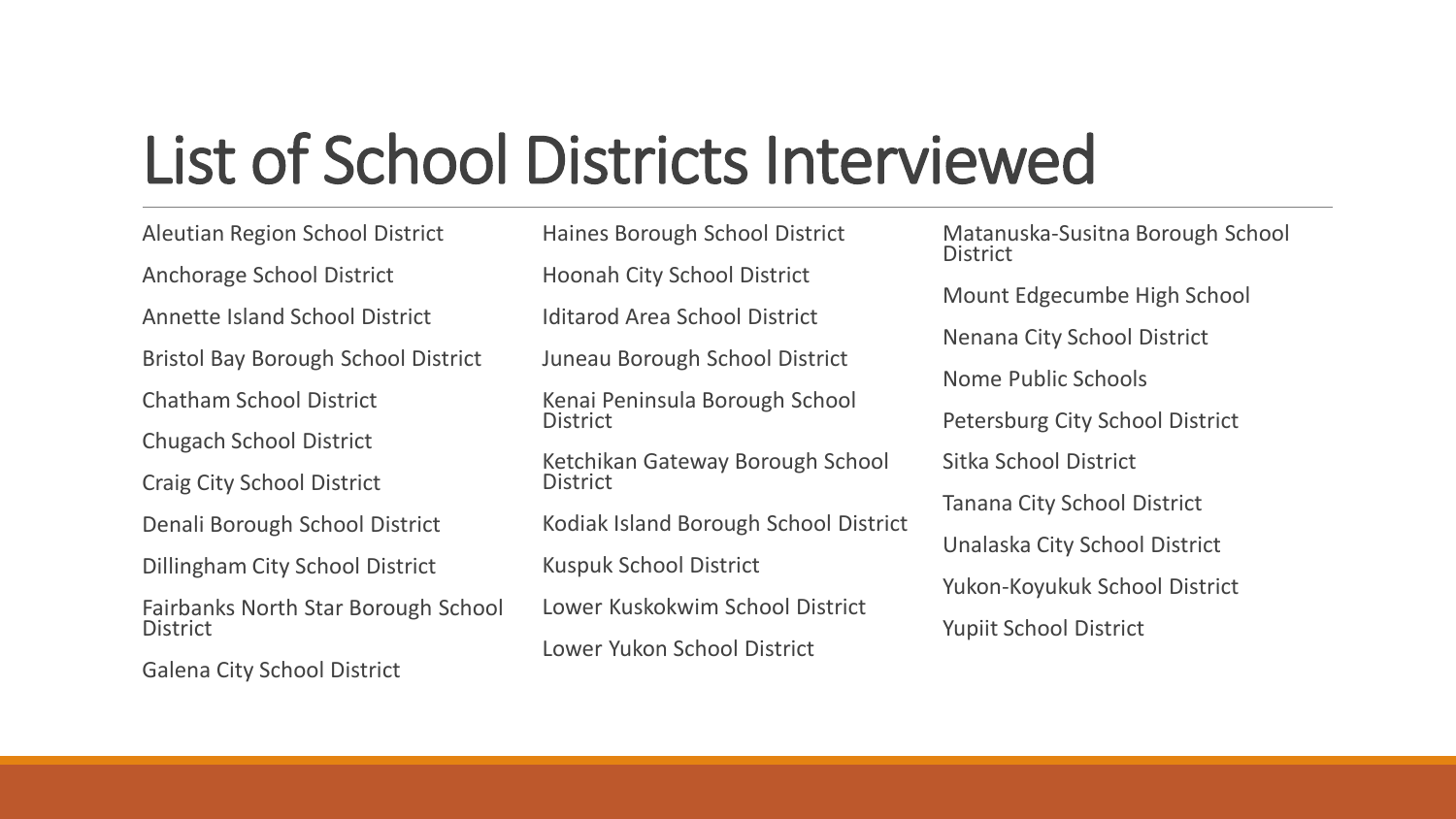# Key Findings- Mental Health Supports



- **Districts are providing some level of supports and services.**
- A combination of internal and external resources generally allow most districts to provide some level of social emotional learning and mental health supports and services to students.

**However, the levels of services and supports available vary** significantly between districts.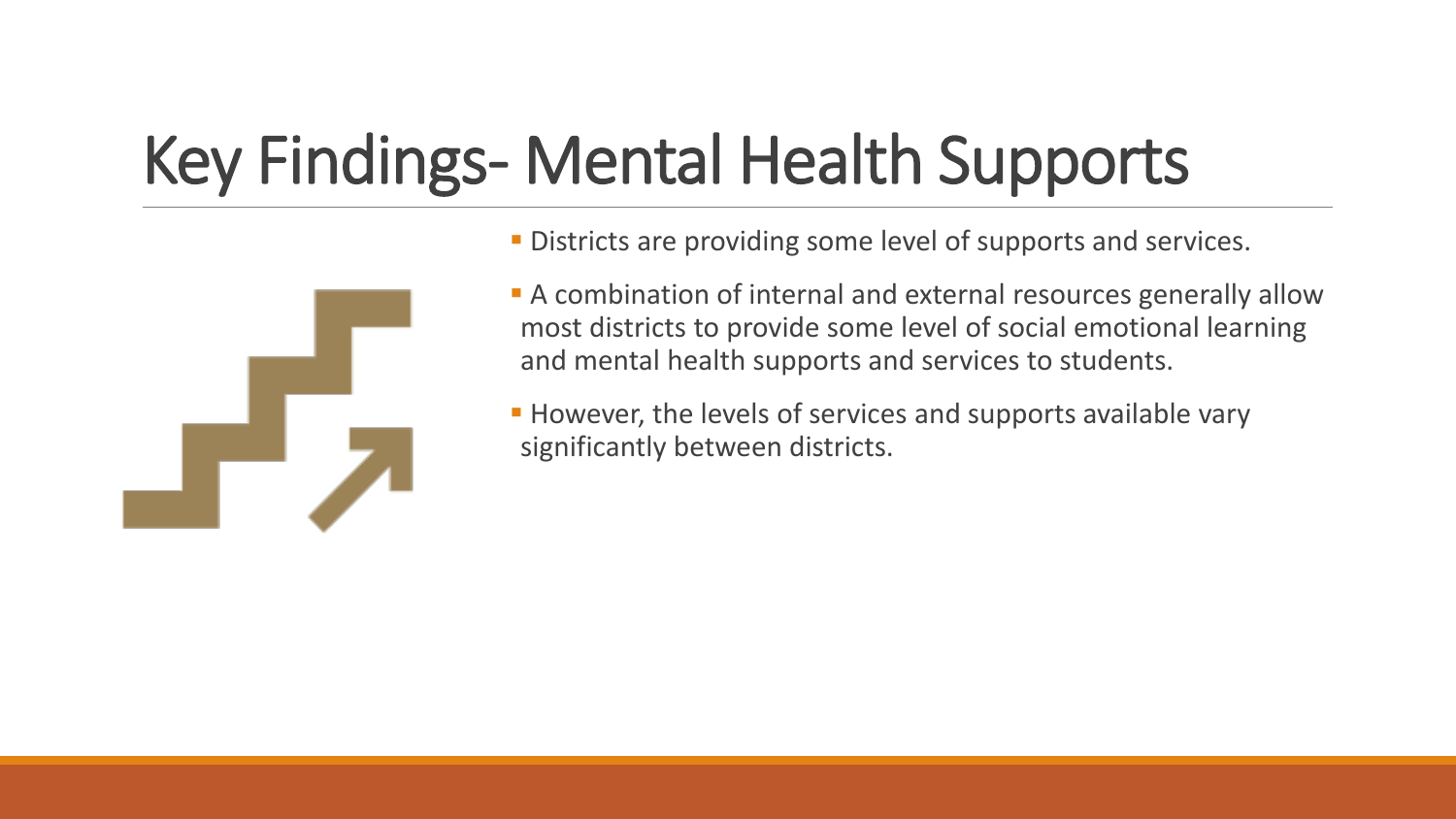# Key Findings- COVID 19



- Districts shared observations of pandemic-related student concerns such as isolation, trauma, depression, and anxiety, as well as burnout and increased stress and anxiety among staff.
- Increases in student mental health needs that are predicted to continue into SY 2021-2022 are prompting some districts to review the levels of social emotional learning and the mental health supports and services they will provide moving forward.
- **Delivery of social emotional learning curriculums and student mental** health supports and services were disrupted by COVID-19.
- Virtual delivery was generally found to be less effective than in-person.
- **However, many districts are finding ways to use virtual platforms to** address gaps and add additional student supports and services.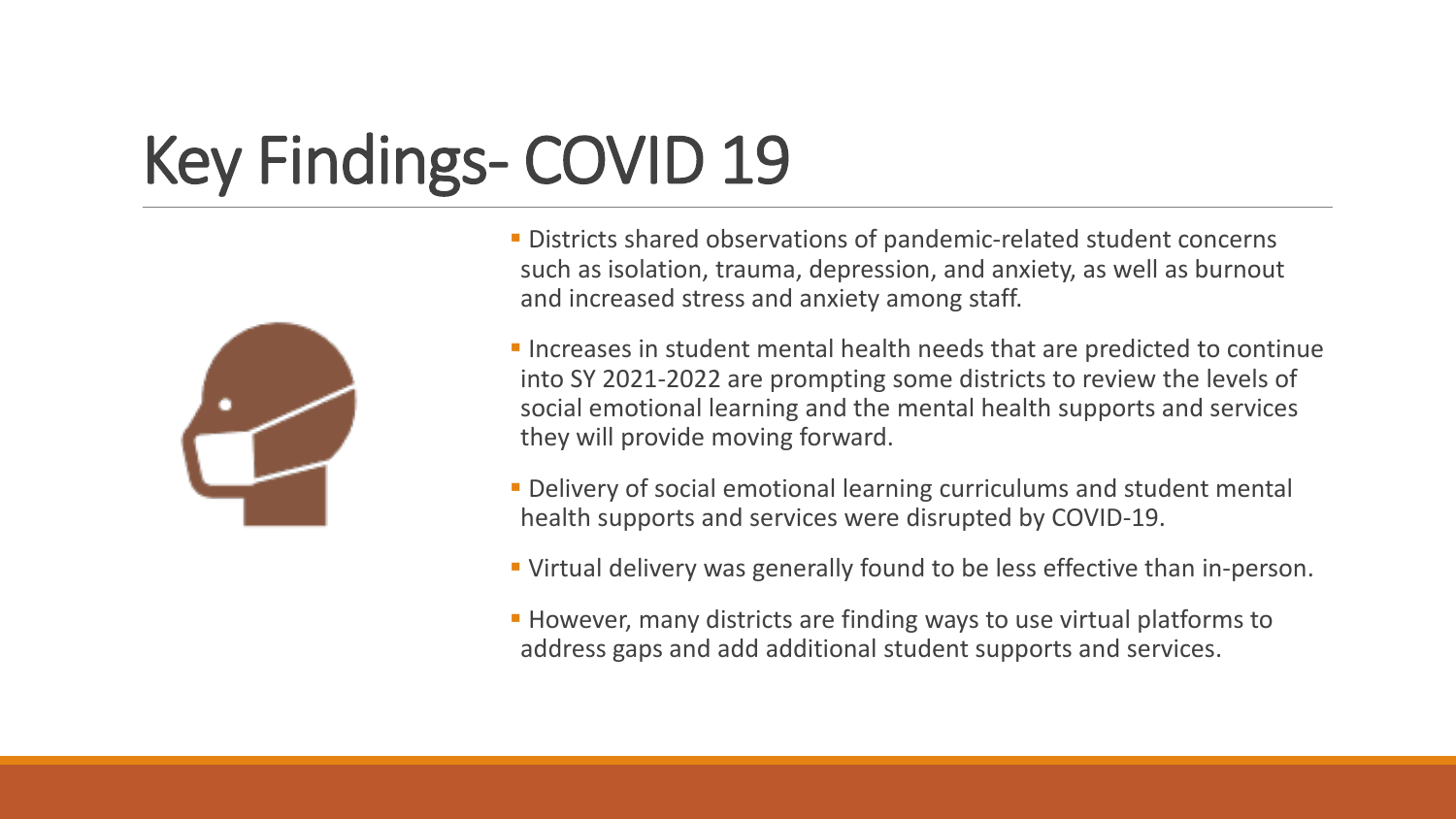# Key Findings- In-Service and Staff Support



**In-service and professional development time is leveraged to** bring mental health training to staff.

- **In-service and professional development opportunities for staff** training help deliver content on school climate and mental health priorities.
- **Training topics have included trauma-engaged principles,** culturally relevant approaches, and social emotional learning, among numerous others.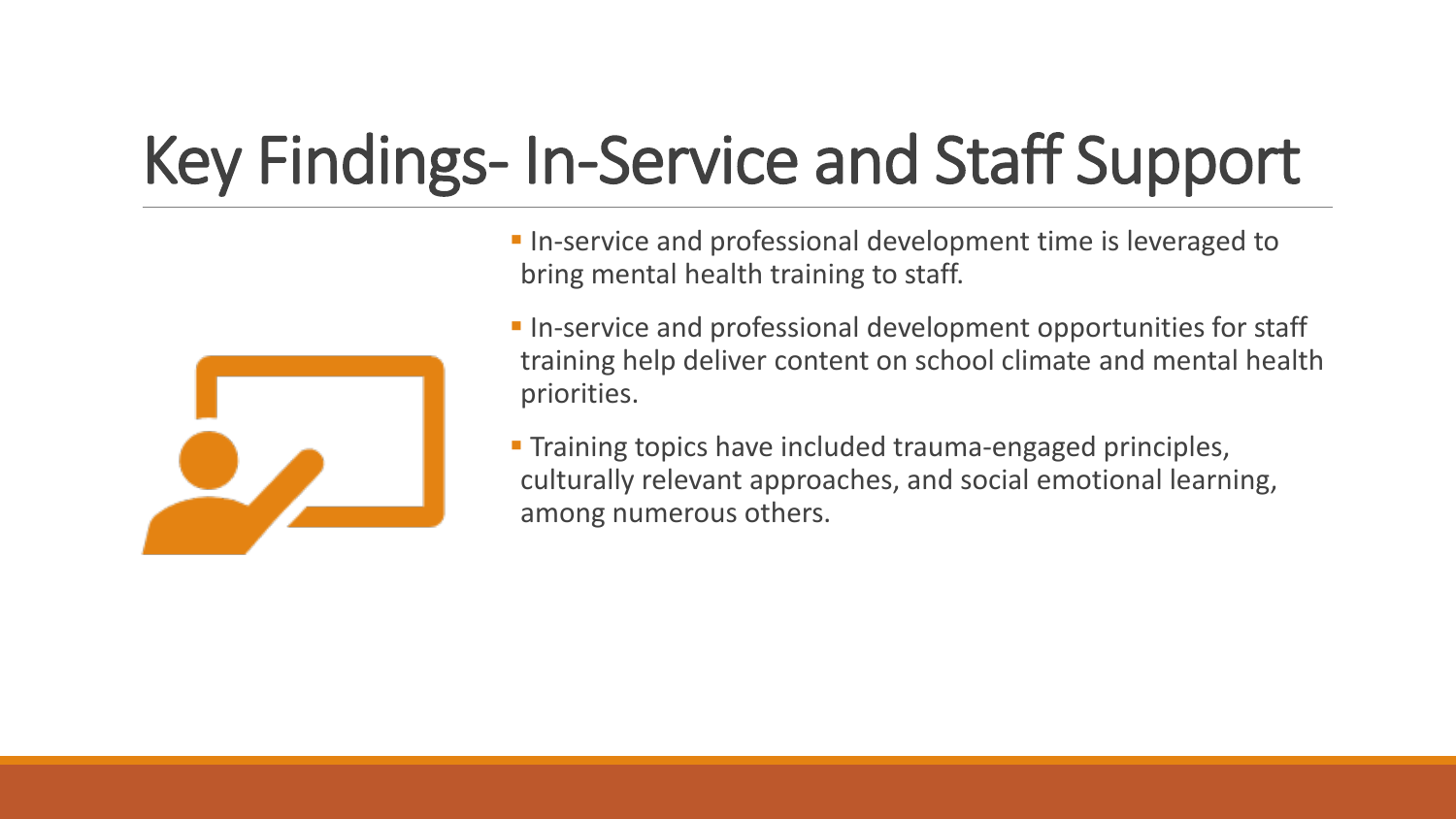# Key Findings- Community Partnerships



**Trained school staff and community partners are critical to** providing mental health supports and services.

 State, regional, and local community partners play integral roles in supplementing the services outside of a district's scope, such as more intensive Tier 3 residential treatment or ongoing psychological interventions.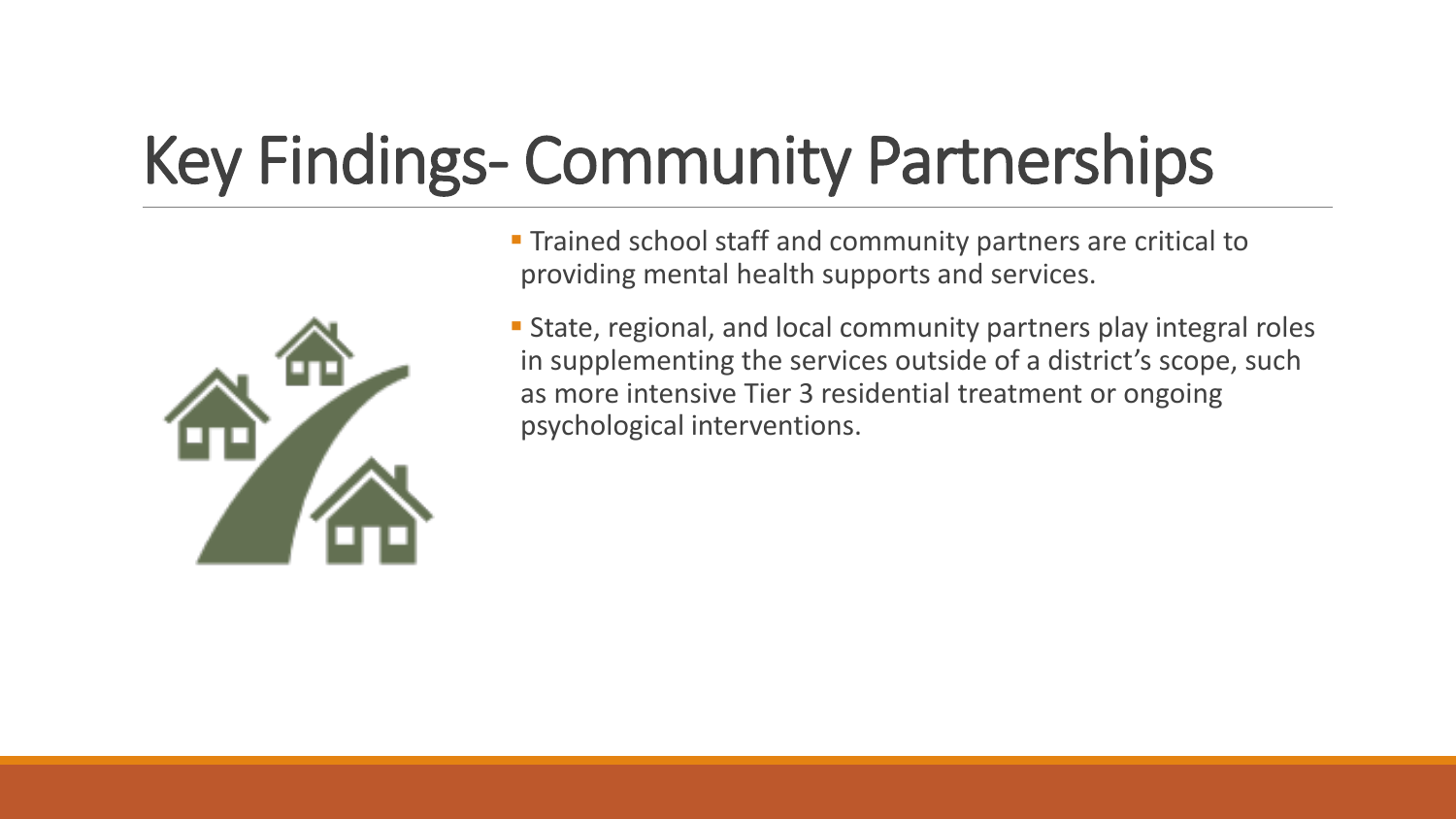### Next Steps-Phase 2 Research

- **Case Studies with Targeted School Districts**
- **Statewide School Counselor Survey**
- **Indentifying Indicators of Behavioral Health Needs in Alaska Schools**
- **Policy Analysis**
- **Final Report**
- **Stakeholder Group Engagement**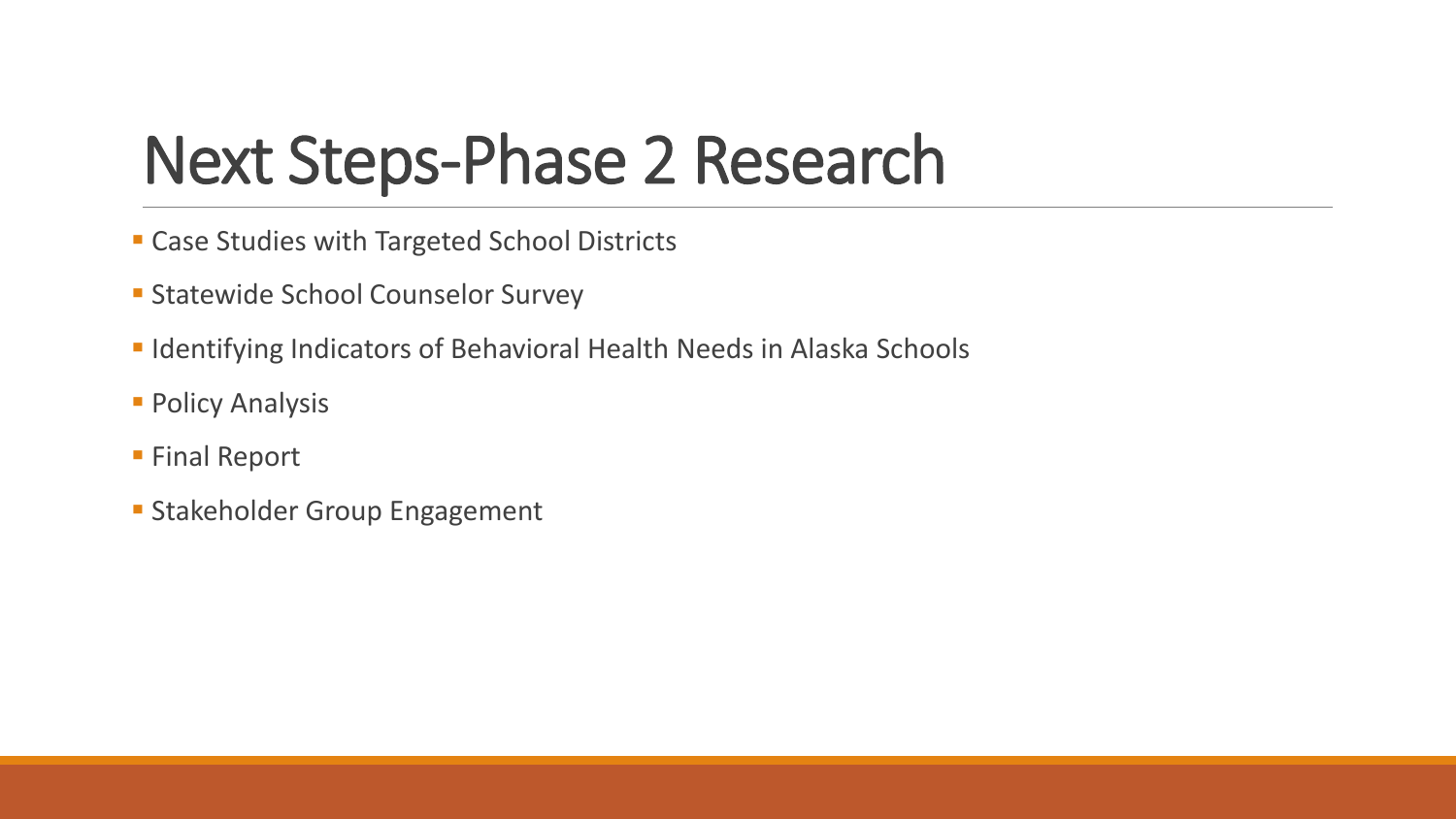# Why This Work Matters?

- To build a shared understanding of what services and supports are available in schools for Alaskan youth & families impacted by mental illness, substance misuse, developmental disabilities, and trauma.
- **To support planning efforts that address mental health services and supports for Alaskan youth;** including training and technical assistance from the Association of State and Territorial Health Officers (ASHTO), ASHNA's Child and Adolescent Behavioral Health Workgroup, the Governor's Parent/Foster Parent Collaborative Council, and ongoing Medicaid reform efforts.
- To better understand the needs of Alaska's crisis care system for youth.
- **To work collaboratively to identify policy initiatives and advocate for resources, to address gaps** and opportunities for improved mental health services and supports for Alaskan youth.